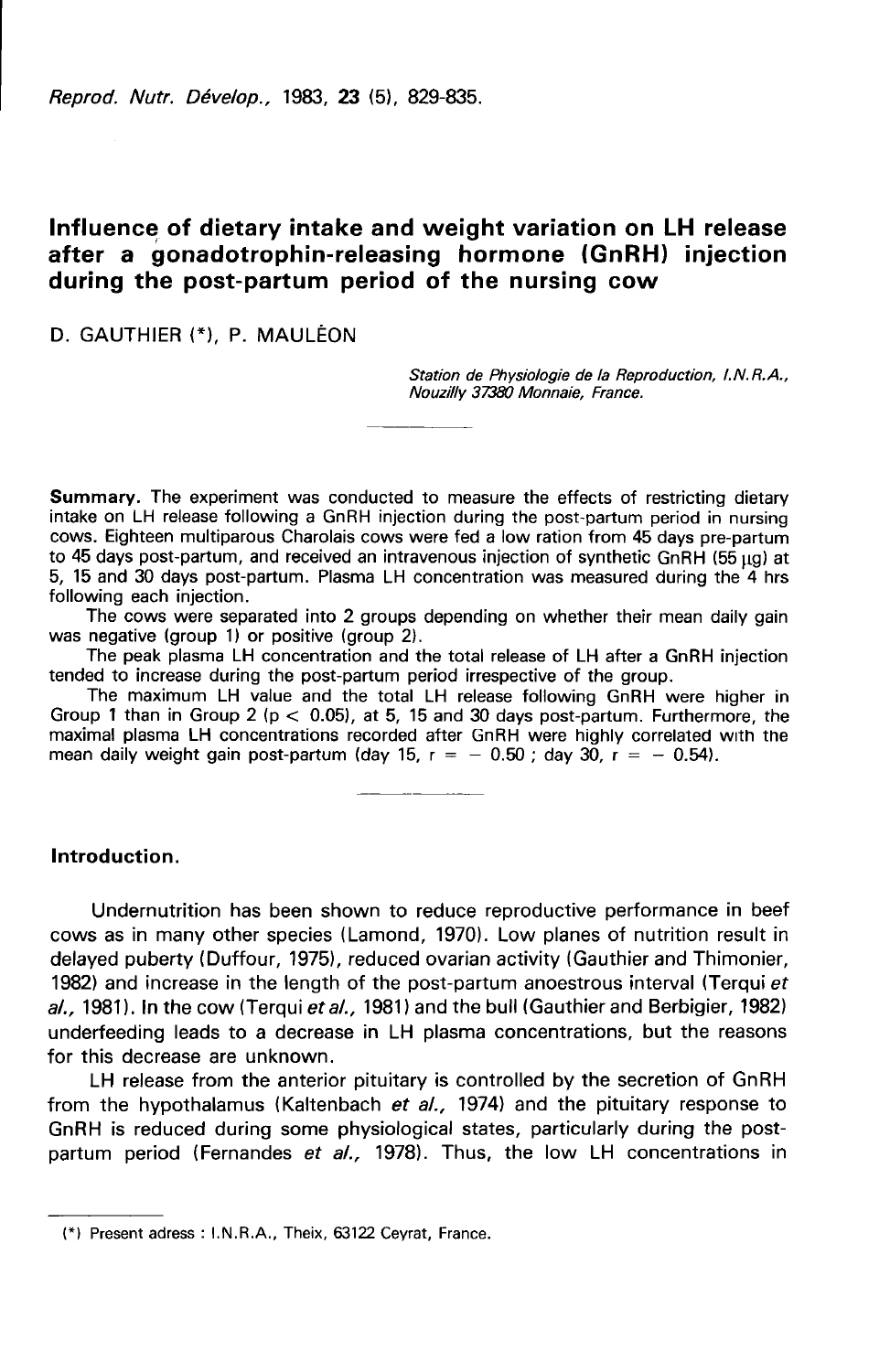underfed cattle may result from a decrease in the sensitivity of the pituitary to GnRH. This experiment was therefore designed to investigate the influence of dietary restrictions (energy and nitrogen) on the LH response following GnRH injection in the post-partum nursing cow.

### Materials and methods.

Forty-five days before the estimated calving time, 8 (first experiment) and 10 (second experiment) multiparous Charolais cows were fed a low plane of nutrition (table 11. This plane of nutrition was maintained until 45 days after calving. The animals, each suckling one calf, were housed in two parts of the same free stable and individual consumption depended on competition between the different females.

The cows were weighed fortnightly from 45 days pre-partum to 45 days postpartum. In addition, all females were weighed during the first 5 days postpartum. Females were checked for oestrus with the aid of a vasectomized bull twice a day (at 7 a.m. and 5 p.m.).

Five, 15 and 30 days after parturition, each cow received an intravenous injection of synthetic GnRH. After prior experimentation, a dose of  $55 \mu g$  was used to induce a small release of  $LH \ll 10$  ng/ml). Blood samples were collected 15 min before the injection and at 0, 15, 30, 45, 60, 75, 90, 120, 150, 180, 210 and 240 min after injection (3 females on day 5 and 2 on day 30 were not sampled and are not included in the results). The cows were blood-sampled for plasma progesterone determination twice a week to detect the presence of corpora lutea (Thimonier, 1978).

Blood samples were immediately centrifuged and the plasma recovered and stored at  $-20$  °C until subsequent assay.

A double antibody radioimmunoassay described by Pelletier (1972) was used to measure LH concentrations. This assay uses LH LER Reichert 1072-2 as a standard (1 ng LH LER 1072-2 = 2 ng LH NIHS<sub>1</sub>) and assay sensitivity is

#### TABLE 1

| Experiments<br>(1978) | Pregnancy                         |                                                                                             | Lactation                         |                                                                                            |
|-----------------------|-----------------------------------|---------------------------------------------------------------------------------------------|-----------------------------------|--------------------------------------------------------------------------------------------|
|                       | 11 000 kcal<br>485 g of<br>D.N.   | $3.4$ kg hay<br>1.5 kg corn silage<br>1.7 kg lucerne<br>0.5 kg oats/barley<br>$1.5$ kg corn | 13 000 kcal<br>$675$ g of<br>D.N. | 3.4 kg hay<br>1.5 kg corn sillage<br>2.8 kg lucerne<br>1.0 kg oats/barley<br>$1.5$ kg corn |
| Ш<br>(1979)           | 10 500 kcal<br>$475$ g of<br>D.N. | 2.5 kg corn silage<br>ad lib straw<br>1.4 kg lucerne                                        | 13 000 kcal<br>$675$ g of<br>D.N. | 2.5 kg corn silage<br>ad lib straw<br>3.8 kg lucerne                                       |

#### Composition of the diet (kg dry matter)

D.N. : Digestible Nitrogen.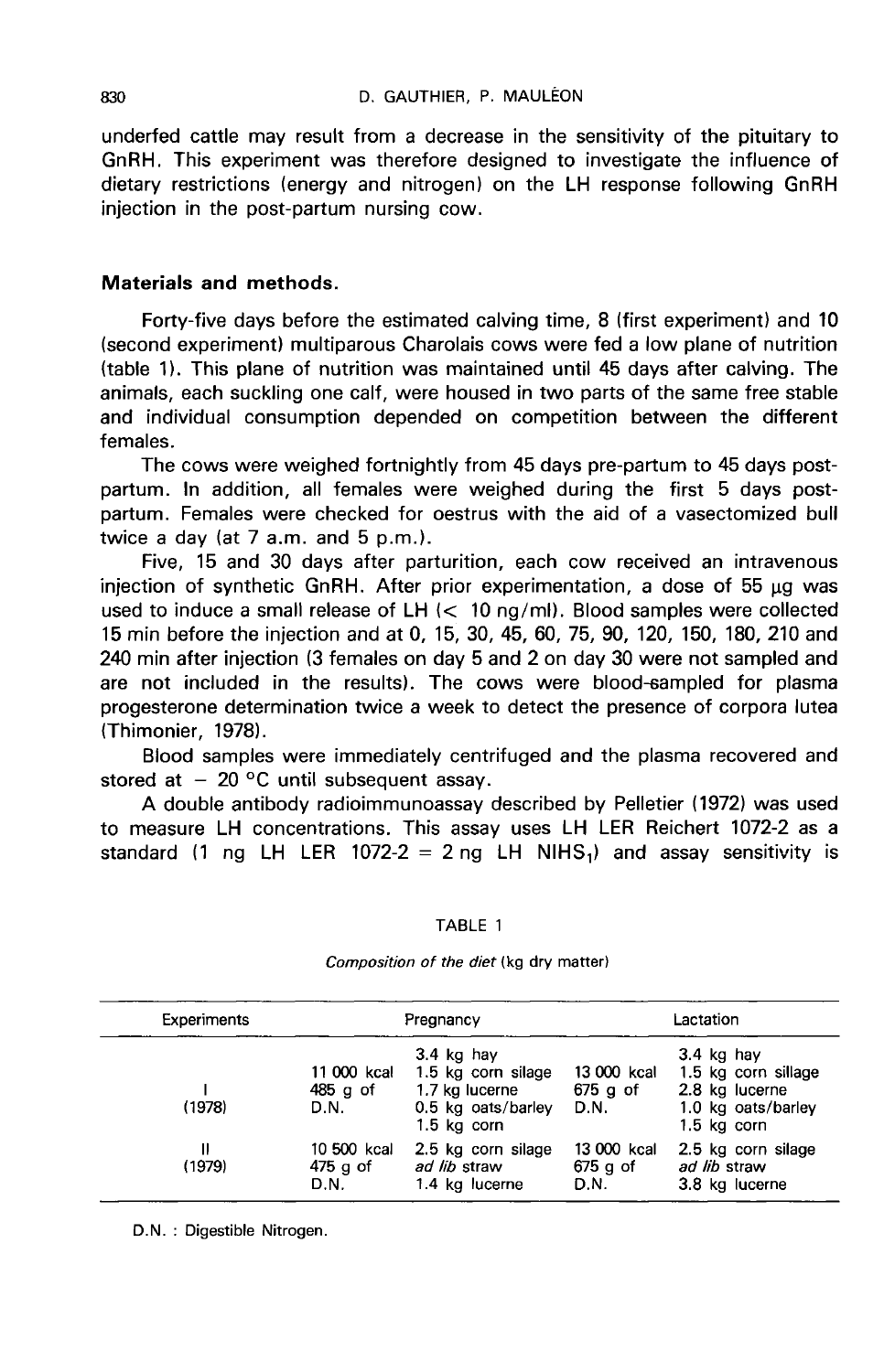0.2 ng/ml. Progesterone was quantified by a double antibody radioimmunoassay described by Yenikove et al. (1981). The sensitivity of the assay was 0.1 ng/ml and the mean coefficient of variation was 10 % for a value of 5 ng/ml.

The total release of LH after each injection of GnRH was estimated by integration of the area below individual response curves from 0 to 4 hours after injection. The area is expressed as ng/ml/4 h.

Maximal LH value after stimulation, total LH release and plasma LH concentrations before GnRH injection were analysed by split-plot analysis of variance. Missing data were estimated by the method described by Cochran and Cox (1968) for the split-plot analysis of variance.

#### Results.

The parameters studied were not significantly different ( $p > 0.3$ ) between the 2 experiments, and the data were pooled for subsequent analysis.

The cows were divided into 2 groups :

- underfed cows : *i.e.* those whose weight decreased significantly during the first 45 days post-partum : group 1 (9 cows) :

 $-$  normally-fed cows : i.e. those whose weight increased of remained static during the same period : groupe 2 (9 cows).

During the first 30 days post-partum the weight loss of group 1 was 310 g/day, whereas the weight gain of group 2 was 70 g/day (p  $<$  0.05).

No cows were in estrus before the last GnRH injection on the 30th day postpartum. Five cows from group 1 and 3 from the group 2 ovulated between the 15th and 30 th days post-partum. In each case the cycle was short ( $<$  15 days); progesterone concentrations were low (always under 3 ng/ml) and did not differ between the two groups. When GnRH injection was given, progesterone concentration never exceeded 1 ng/ml.

Luteinizing hormone increased 15 min after GnRH and peak concentrations were reached between 30 and 120 min after the injection, depending on the group and the number of days post-partum. The latency of the LH peak was proportional to its magnitude ( $r = 0.6$ ;  $p < 0.001$ ).

There was no significant effect of a preceding ovulation or of any group-time interaction on the three parameters studied (plasma LH concentration before GnRH injection, maximal LH value after stimulation, total LH release ; table 2).

The mean plasma LH level before GnRH injection was lower in group 1 (2.00 ng/ml) than in group 2 (2.16 ng/ml), but did not differ significantly between the groups. It increased from day 5 to day 15 post-partum (2.07 to 2.21 ng/ml) but then decreased on day 30 (1.92 ng/ml) in both groups (tables 2 and 3).

The effects of both group and time post-partum were significant for the other two parameters studied (table 2 ; fig. 1).

For each group, the LH response to GnRH injection during the post-partum period increased as estimated by both maximal LH value (from 5.67 ng/ml on day 5 to 24.24 ng/ml on day 30 ;  $p < 0.01$ ) and the total area under the response curve (from 57.1 ng/ml/4 h on day 5 to 190.4 ng/ml/4 h on day 30;  $p < 0.01$ ; table 3).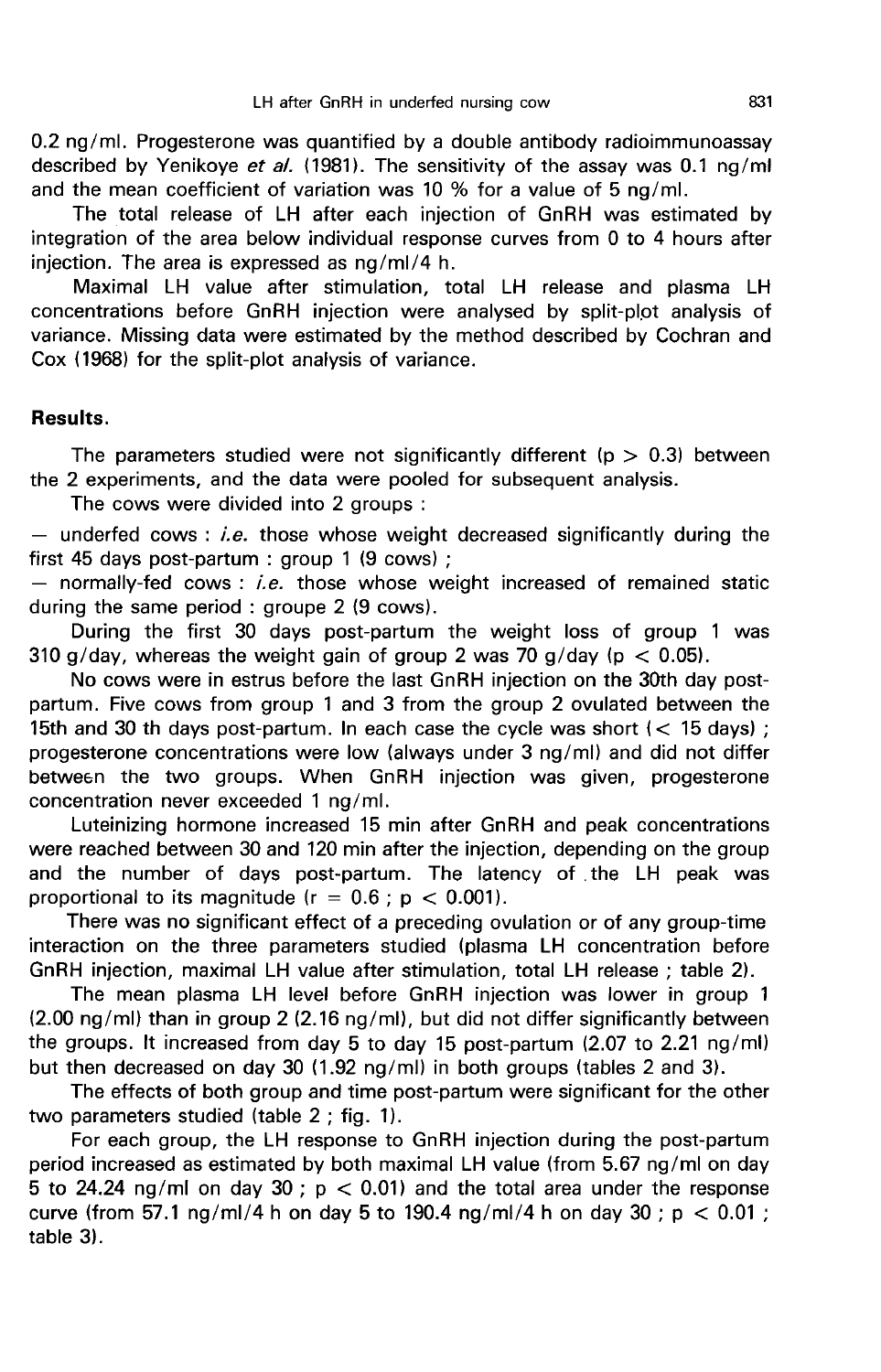| Source                                                                                                                                       | d.f.                                           | Mean square<br>of LH level<br>pre-injection | Mean square<br>of LH maximal<br>value | Mean square<br>of total LH<br>release     |  |
|----------------------------------------------------------------------------------------------------------------------------------------------|------------------------------------------------|---------------------------------------------|---------------------------------------|-------------------------------------------|--|
| Between-cow<br>Error                                                                                                                         | (12)<br>11                                     | 0.454<br>0.250                              | 1 644 519*<br>238.96                  | 148 435.622*<br>18 833.260                |  |
| Within-cow<br>Time $\ldots \ldots \ldots \ldots \ldots \ldots \ldots \ldots$<br>Group $X$ Time $\ldots \ldots \ldots \ldots \ldots$<br>Error | (36)<br>$\overline{2}$<br>$\overline{2}$<br>32 | $0.383*$<br>0.148<br>0.114                  | 1 670.310**<br>283.734<br>127.789     | 86 549.480**<br>24 941.497**<br>8 752.629 |  |

TABLE 2 Analysis of variance in split-plot design

\* =  $p$  < 0.05 ; \*\* =  $p$  < 0.01.



FIG. 1. - Post-partum profile of LH release after a GnRH injection in cows losing weight (group 1) and in cows gaining weight (group 2).

Group 1 : 30 days post-partum :  $\bullet$  ; 15 days post-partum :  $\bullet$  ; 5 days post-partum :  $\bullet$  : 5 days post-partum :  $\circ$  ; 15 days post-partum :  $\square$  ; 5 days post-partum :  $\heartsuit$  :

Maximal LH value and total LH release were higher in group 1 than in group 2 on each day post-partum (respectively 23.13 and 11.40 ng/ml for maximal LH value and 193 and 83 ng/ml/4 h for total LH). But the differences were only significant on days 15 and 30 (table 3).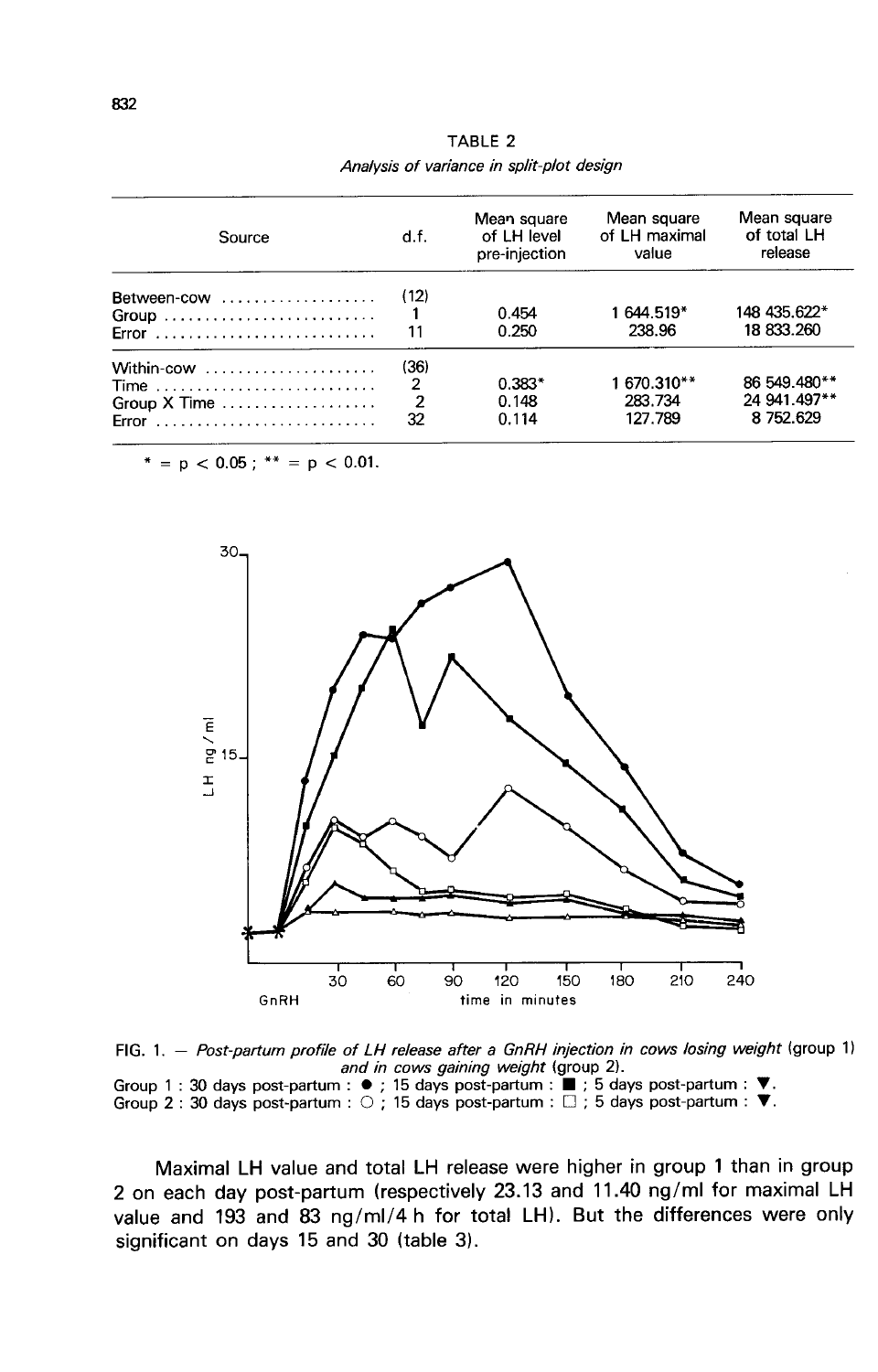#### TABLE 3 Changes in plasma concentrations before and after GnRH injection during the post-partum period  $(mean + SEM)$ Group 1: cows losing weight; Group 2: cows gaining weight.

|                      | Group          | 5              | Number of days after parturition<br>15 | 30               | mean   |
|----------------------|----------------|----------------|----------------------------------------|------------------|--------|
| Number of cows       |                | 6              | 9                                      |                  |        |
| Sampled              | 2              | 9              | 9                                      |                  |        |
| LH level before GnRH |                | $1.89 + 0.15$  | $2.21 + 0.14$                          | $1.82 + 0.15$    | 2.00   |
| Injection (ng/ml)    | $\overline{2}$ | $2.24 + 0.15$  | $2.21 + 0.09$                          | $2.02 + 0.13$    | 2.16   |
| Mean                 |                | 2.07           | 2.21                                   | 1.92             |        |
| Maximal LH value     |                | $6.23 + 0.75$  | $26.09 + 5.95$                         | $33.8 + 3.39$    | 23.13  |
| (nq/ml)              | $\mathbf{2}$   | $5.30 + 0.80$  | $12.10 + 2.42$                         | $16.8 + 3.71$    | 11.40  |
| Mean                 |                | 5.67           | 19.10                                  | 24.24            |        |
| Total LH release     |                | $62.54 + 5.54$ | $212.52 + 55.60$                       | $278.38 + 73.55$ | 192.57 |
| (nq/ml/4 h)          | $\overline{2}$ | $53.45 + 5.47$ | $74.09 + 8.79$                         | $121.91 + 27.42$ | 83.15  |
| Mean                 |                | 57.09          | 143.31                                 | 190.37           |        |

The correlation coefficient between total weight variation during the first 30 days post-partum and the maximal LH value was highly significant ( $p < 0.001$ ) on day 15 ( $r = -0.5$ ) and on day 30 ( $r = -0.54$ ).

### Discussion.

GnRH appeared to induce ovulation in the underfed female and in the normally-fed female, but at day 15 post-partum the quality of the following luteal phase was poor.

The timing of the appearance of the LH peak after GnRH injection and its profile during the post-partum interval were similar to those described by Kesler et al. (1977) and Fernandes et al., (1978) in the dairy cow, despite repeated injection of the same cows at the different post-partum times in our work. Thus, repetition itself seems to be of minor importance.

Our results clearly demonstrate that delayed first post-partum ovulation induced by underfeeding is not due to the failure of the pituitary to respond to GnRH with a gonadotrophin surge. In agreement with this observation are the findings that heifers (Beal et al., 1978), ewes (Haresign, 1981), and rats (Campbell et  $a\tilde{l}$ , 1977) subjected to dietary restriction are more responsive to a GnRH injection than normally fed animals.

The use of a single dose irrespective of body weight meant that the average dose per kg of body weight was different between the two groups and might explain the different responses. However the correlation between body weight and LH response was not significant.

It is known that high progesterone concentrations decrease LH response to GnRH (Beal et al., 1978). The effect of underfeeding can not be explained by differences in progesterone concentration resulting from the presence of corpora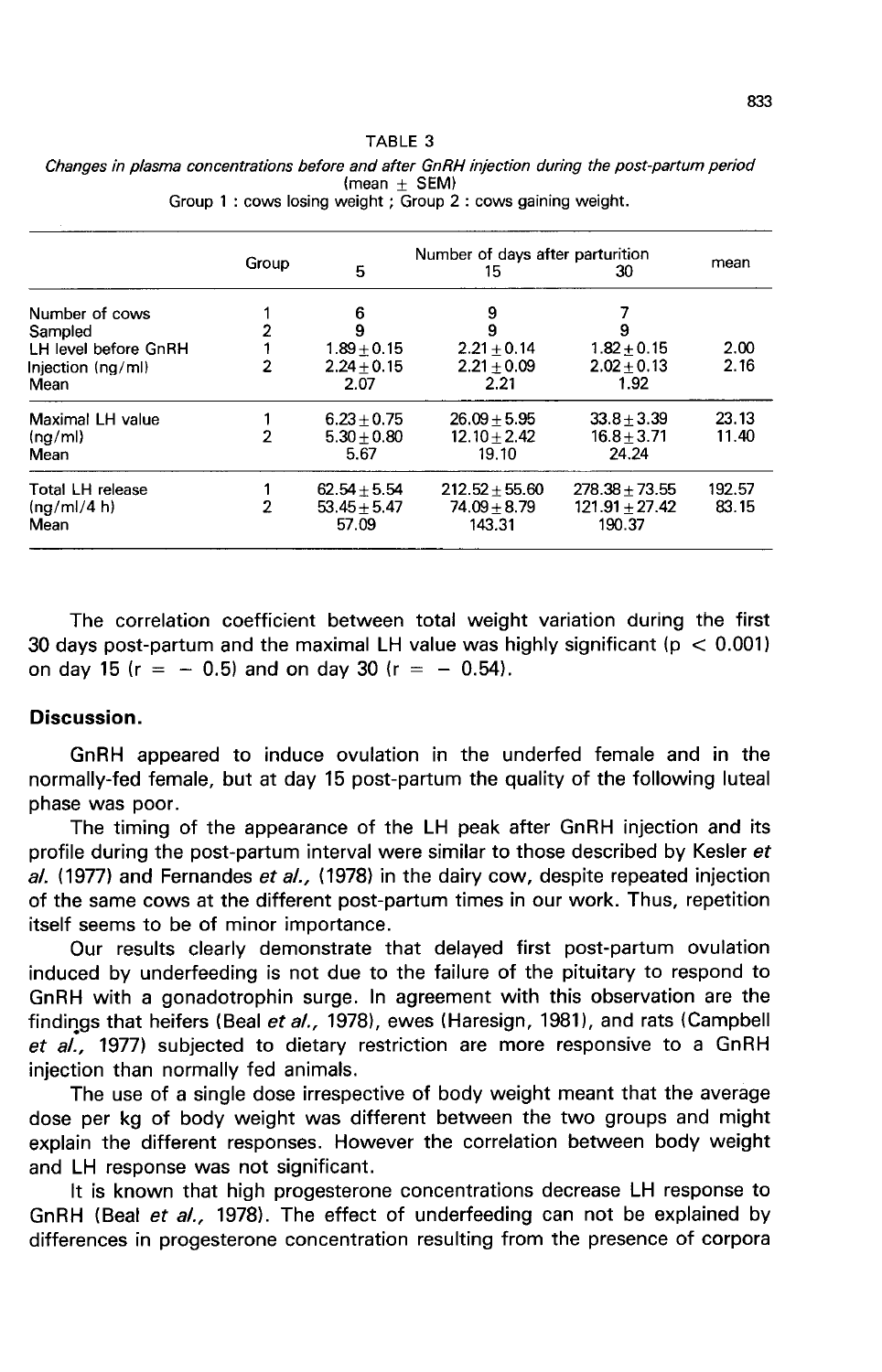lutea since the number of cows ovulating was similar for both groups. However, differences in the basal concentrations of progesterone are not known.

It is plausible that, as in rat (Negro-Vilar, Dickerman and Meites, 1971), the low LH concentrations in underfed cattle (Terquiet al., 1981; Gauthier et Berbigier, 1982) are due to a decrease in hypothalamic GnRH content. The higher response to the GnRH injection could be due to an increase in pituitary LH content in relation with the decrease of LH in plasma. In other words, the amount of releasable stored LH in the pituitary may be higher in underfed animals.

Reçu en décembre 1981.<br>Accepté en mars 1983.

Acknowledgements. — We wish to thank Dr. J. Pelletier for the LH assay. We also thank Dr. G. Montgomery for his assistance in translating the manuscript into English.

#### Résumé. lnfluence du niveau d'alimentation et de la variation de poids sur la décharge de LH suite à une injection de GnRH chez la vache allaitante pendant la période post-partum.

Cette expérience a pour but d'étudier les effets d'une restriction alimentaire, débutant pendant la gestation, sur l'évolution post-partum de la décharge de LH en réponse à une injection de GnRH chez la vache allaitante. Dix-huit vaches Charolaises multipares reçurent à 5, 15 et 30 jours post-partum une injection intraveineuse de 55  $\mu$ g de GnRH. La LH plasmatique fut mesurée pendant les quatre heures suivant l'injection.

Les femelles furent, a posteriori, réparties en 2 groupes selon leur gain moyen quotidien post-partum : gain moyen quotidien négatif (groupe 1), gain moyen quotidien positif ou nul (groupe 2).

La quantité totale de LH déchargée en 4 h et la concentration maximale de LH après l'injection de GnRH augmentent pendant la période post-partum quel que soit le groupe considéré. Ces deux valeurs sont plus élevées dans le groupe 1 que dans le groupe 2  $(p < 0.05)$  à 5, 15 et 30 jours post-partum. De plus, la concentration maximale de LH est hautement corrélée avec le gain moyen quotidien,  $r = -0.50$  et  $r = -0.54$  respectivement à 15 et 30 jours post-partum.

### **References**

- BEAL W. E., SHORT R. E., STAIGMILLER R. B., BELLOWS R. A., KALTENBACH C.C., DUNN T. G., 1978. Influence of dietary energy intake on bovine pituitary and luteal function. *J. anim. Sci.*, **46**, 181-190.
- COCHRAN W. G., COX G. M., 1968. Experimental design. 2nd ed. John Wiley and Sons Inc., London, Sydney.
- CAMPBELL G. A., KURQ M., MARSHALL S., MEITES J., 1977. Effects of starvation in rats on serum levels of follicle stimulating hormone, luteinizing hormone, thyrotropin, growth hormone and prolactin ; responses to LH-releasing hormone and thyrotropin-releasing hormone. Endocrinology, 100, 580-587.
- DUFFOUR J. J., 1975. Influence of post weaning growth rats on puberty and ovarian activity in heifers. Can. J. anim. Sci., 55, 93-100.

FERNANDES L. C., THATCHER W. W., WILLCOX C. J., CALL P., 1978. LH release in response to GnRH during the post-partum period in dairy cows. J. anim. Sci., 46, 443-448.

GAUTHIER D., BERBIGIER P., 1982. The influence of nutritional levels and shade structure on testicular growth and on hourly variations of LH and testosterone plasma levels in young creole bull in a tropical environment. Reprod. Nutr. Dévelop., 22, 793-801.